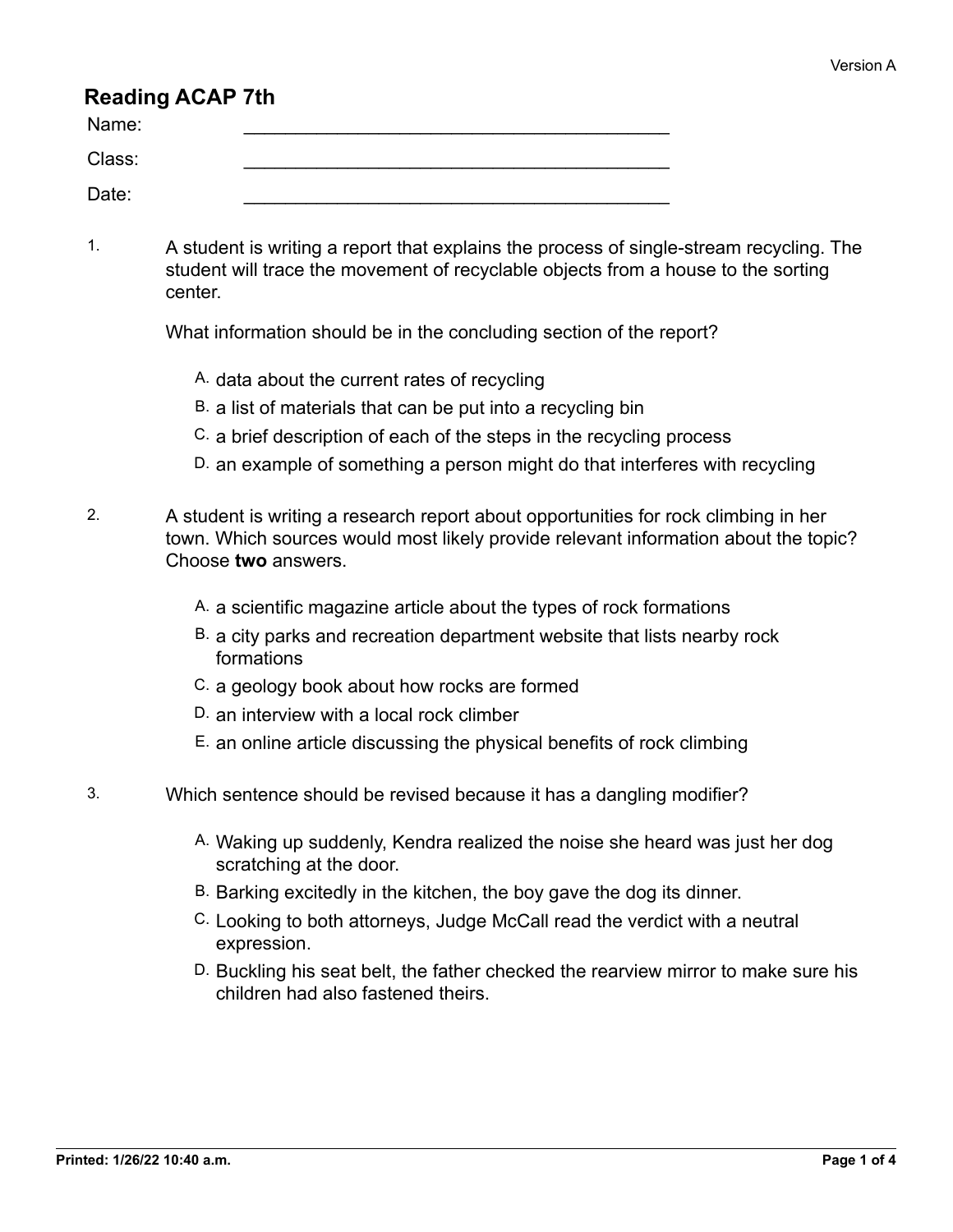- 4. Which sentence contains a word that is misspelled?
	- A. Michelle definately will enter the race for class president.
	- B. The hotel will need to accommodate a large group for the conference.
	- C. The escalator takes many visitors to the second floor of the museum.
	- D. Benjamin is familiar with the location of the downtown library.

#### **The Ship on the Hill**

British writer Rudyard Kipling is perhaps best known for his story collection *The Jungle Book*. It includes stories about a five-year-old boy named Mowgli who becomes lost in the jungles of India. A gentle panther named Bagheera befriends the boy and brings him to a wolf pack. It is there that Mowgli meets a bear cub named Baloo. Mowgli not only survives in the jungle but also grows in courage and wisdom. *The Jungle Book* is still read today, but the stories also live on in movies that were made based on the book.

Kipling wrote several other books set in India. He was born there in 1865 and spent his early childhood in Bombay, where his father worked as a professor of architecture. When Kipling grew older, his British parents sent him to boarding school in England. Most people think of Kipling as a British writer, and he is. But what most people do not know is that Kipling wrote *The Jungle Book* while living in a small Vermont town. He described his time in America as the four happiest years of his life.

#### **Kipling comes to Vermont**

On February 17, 1892, Kipling and his new bride, Caroline, visited Brattleboro, Vermont. Caroline's family, the Balestiers, lived there. Kipling was already a well-known writer. He and Caroline had been staying in New York City, but Kipling did not like city life. He found Vermont refreshing despite the cold weather. He wrote, "Thirty below freezing! The first shock of that clear, still air took away the breath as does a plunge into seawater." The Kiplings decided to move to Vermont.

At first, they stayed in a cottage they rented for ten dollars a month. Their oldest daughter, Josephine, was born there. Soon after the baby's birth, the Kiplings began planning a home of their own on a nine-and-a-half acre plot of land in the small town of Dummerston, about four miles from Brattleboro's Main Street.

An architect was hired to design the house. It sits on a rocky hillside, with windows facing Mount Monadnock. The mountain rises majestically above Vermont's green hills. Kipling found the mountain's rocky peak inspiring.

## **Naulakha**

Kipling named his new home Naulakha. When visiting British India, he had been inspired by the Naulakha Pavilion, which is in what is now Lahore, Pakistan. Kipling oversaw the design and construction of his home. The house sits high on a hillside. A high fieldstone foundation raised it even high to improve the view of Mount Monadnock.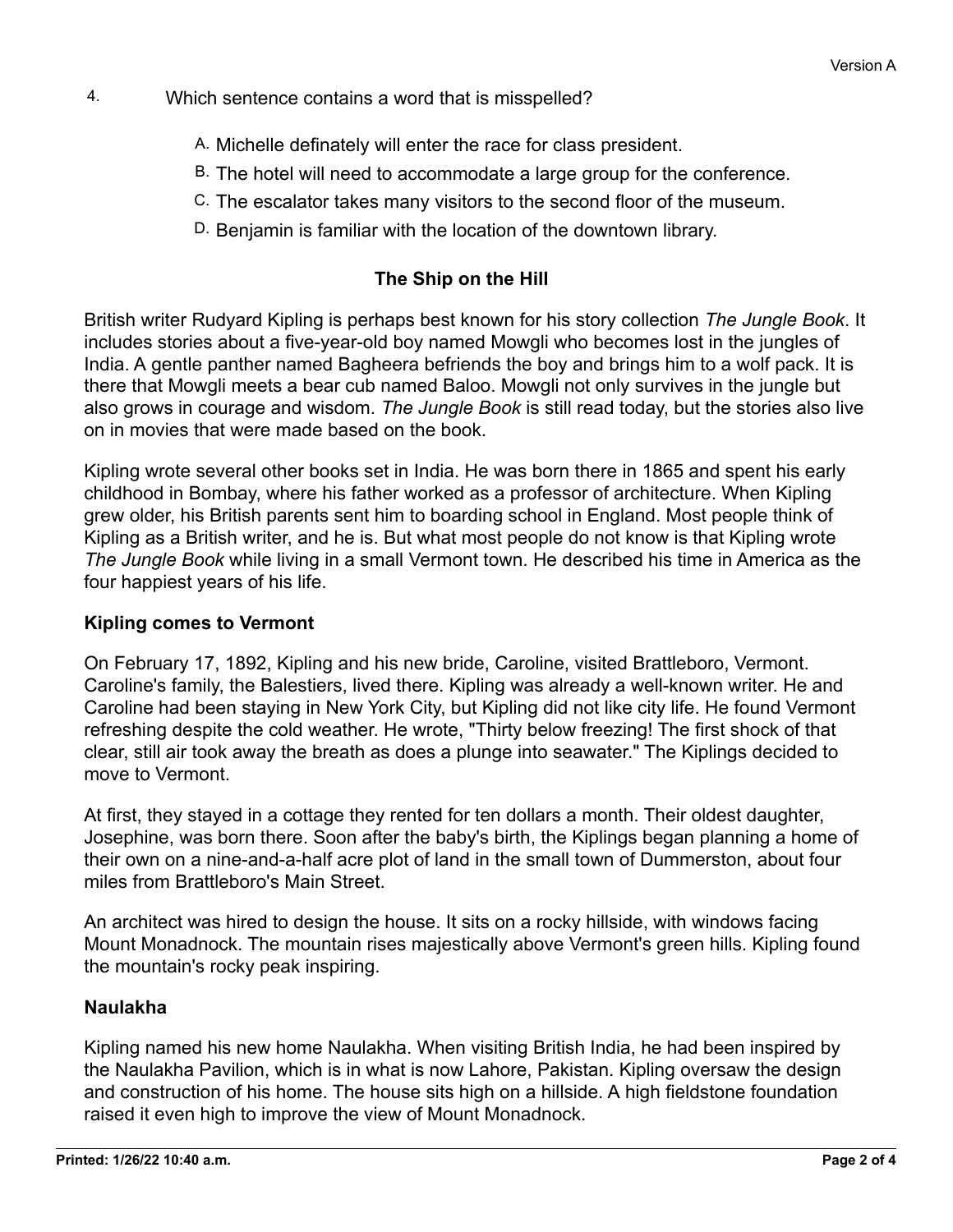Kipling designed Naulakha to look "like a boat on the flank of a distant wave." It is long and narrow, measuring 90 feet by 22 feet. All the rooms face east with a view of the mountain. The only entrance is on the west side of the house. The entrance opens onto a long hallway that runs the length of the house and provides access to the east-facing rooms.

The prow, or front of the house, faces south. Kipling's study, lined with built-in bookcases, is located there. Sun floods the room in the morning, which is when Kipling preferred to write. At his desk at Naulakha, Kipling wrote *The Jungle Book* and *Captains Courageous*. He wrote the *Just So Stories for Little Children* for Josephine. These tales include "How the Whale Got His Throat," "How the Camel Got His Hump," "The Elephant's Child," and nine other fanciful stories. Kipling wrote many poems in Vermont. Naulakha gave him the privacy and time he needed. He later wrote, "When winter shut down and sleigh bells rang all over the white world that tucked us in, we counted ourselves lucky."

## **Winter Fun**

Kipling's life in Vermont was not all work. He and Caroline often entertained friends with parties and dances. One of those friends, Sir Arthur Conan Doyle, a Scottish writer who wrote stories about the fictional detective Sherlock Holmes, visited Vermont one winter. He brought along a set of downhill skis. Some people give Conan Doyle credit for introducing the sport of downhill skiing to Vermont.

Kipling enjoyed playing golf. He invented the game of "snow golf." He painted the golf balls red so they would show up against the white snow and planted in cans in the snow to serve as holes. With energy and enthusiasm, he lobbed red golf balls across the crusty surface of the snow toward the tin holes.

#### **Naulakha Today**

Kipling and his family left Vermont in 1896. Kipling always hoped to return, but he never did. He once wrote, "Those four years in America will be blessed unto me for all my life."

Various friends lived at Naulakha until about 1942. Then it was abandoned for 50 years. In 1993, the Landmark Trust, an organization dedicated to preserving important homes, purchased Naulakha and began restoring it. Kipling's original furnishings were still there. Today, the house looks just as it did when Kipling lived there. The Landmark Trust rents Naulakha to those who wish to stay for a night, a week, or a month. Temporary residents can sit at Kipling's desk and enjoy the view that meant so much to Rudyard Kipling during his days in America.

- 5. How does the first paragraph contribute to the development of ideas in the passage?
	- A. It explains Kipling's importance to literature.
	- B. It explains why Kipling decided to move to Vermont.
	- C. It explains why Kipling set many of his works in India.
	- D. It explains Kipling's childhood interest in animals.